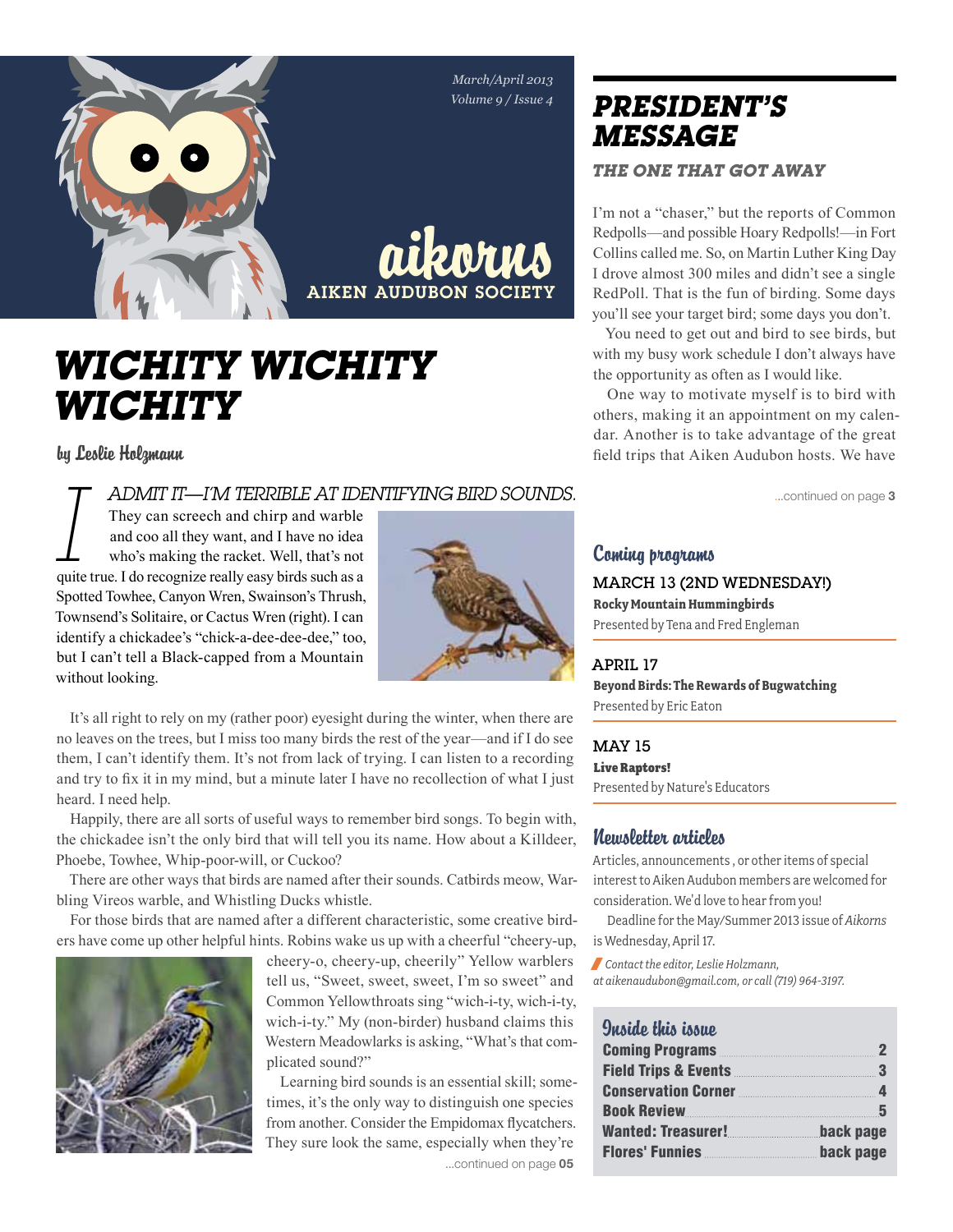# *March 13 / Tena & Fred Engleman Hummingbirds of rocky mountain national park*

*With spring officially set to begin in a week and hummingbirds beginning their*  northward migration to Colorado, it's time to look forward to bright spring flowers and early arriving hummingbirds next month.

This evening's program will describe information derived from a decade of volunteer field research on Rocky's hummingbird populations. Topics to be addressed include survivorship and longevity, relative reproductive success, weather effects, genetic studies, and migration corridors. During the course of the survey, Tena and Fred Engelman captured, banded, measured, and released nearly 12,000 hummingbirds of four species as a part of the only avian survey of this scope yet to be conducted in the park. If time permits, they will include a brief presentation on some of Central America's hummingbirds.



*Broad-tailed Hummingbird*

# *April 17 / Eric Eaton Beyond Birds: The Rewards of Bug Watching*



*Greater Angle-wing Katydid*

*Insects are wildlife, too! We may consider most*  insects to be garden-eating, garbage-infesting, blood-sucking pests, but the truth is the overwhelming majority are vital to our lives, and the cornerstones of healthy habitats.

While we have traditionally neglected to look at insects the way we watch birds, that culture is changing. Butterflies, dragonflies, and even tiger beetles are rising in popularity among naturalists.

Sure, there are barriers to "bugwatching," like needing different equipment, and changing one's search image, but the rewards are well worth the effort and minor inconvenience. Insects are beautiful, diverse, and the chances of making new discoveries about them is vastly greater than it is with any other organism.

Eric R. Eaton is principal author of the *Kaufman Field Guide to Insects of North America*. He has also been published in *Birds & Blooms*, *Ranger Rick*, *Missouri Conservationist*, *Orion*, and other popular journals. Please join us for a rare look at some of Colorado's most watchable "bugs," and an entertaining explanation of how to observe them.

Aiken Audubon programs are free and open to the public. They are held at the Colorado State Division of Wildlife building located at 4255 Sinton Road. Coffee and socializing is at 6:30 pm and programs begin at 7 pm. Please use the back entrance. *Note:* Sinton Road runs parallel to I-25 on the east side, between Garden of the Gods Road and Fillmore Street.

> *Answers to Mnemonics Quiz: 1-Eastern Towhee, 2-Barred Owl, 3-Olive-sided Flycatcher, 4-Black-throated Blue Warbler,* / *5-White-throated Sparrow, 6-American Goldfinch, 7-Warbling Vireo, 8-Carolina Wren, 9-Chestnut Warbler, 10-Greathorned Owl, 11-Red-eyed Vireo, 12-Tufted Titmouse, 13-Ovenbird, 14-Brown Thrasher, 15-Chestnut-sided Warbler.*

## Aiken Audubon Board Members

President Christine Bucher (719) 596-2916 baccab@aol.com

Vice President

Frank Dodge (719) 548-9863

**SECRETARY** 

Risë Foster-Bruder (719) 282-7877

> **TREASURER** Arlene Sampson (719) 574-6134

Program Chair

Deborah Barnes (303) 947-0566 kfoopooh@yahoo.com

Conservation Chair Jackie Heyda (719) 487-8485

> PUBLICITY CHAIR Christine Bucher (719) 596-2916 baccab@aol.com

Education Chair Position Open

> Field Trips Jeannie Mitchell

(719) 494-1977 vancerus@earthlink.net

#### Aikorns Editor/Web

Leslie Holzmann (719) 964-3197 aikenaudubon@gmail.com

**HOSPITALITY** Arlene Sampson (acting) (719) 574-6134

Christmas Count Ken Pals mtnpals@gmail.com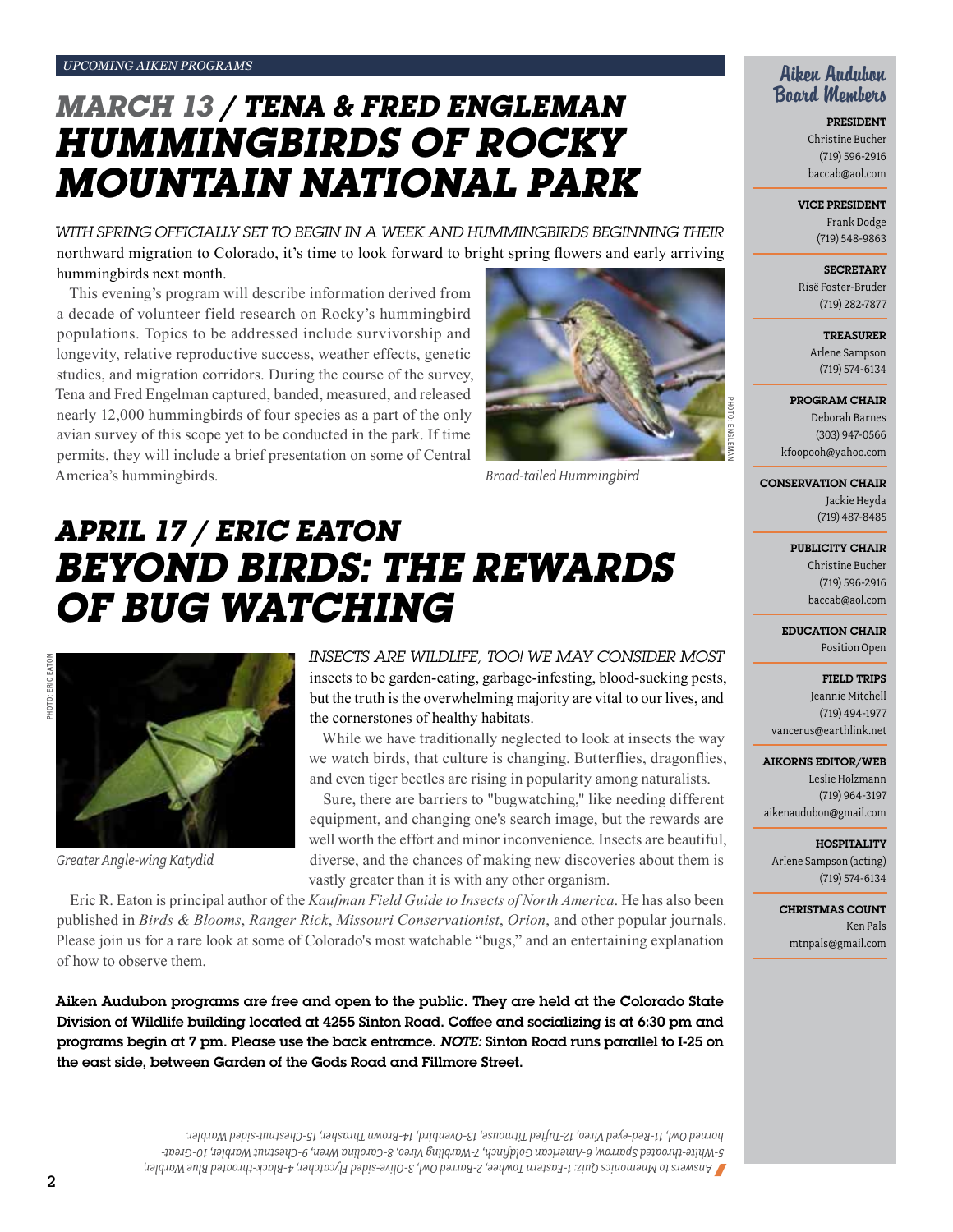# Aiken Audubon Field Trips & Events

Everyone is welcome on Aiken field trips, regardless of experience level or membership in Audubon. Contact trip leader for details and to let them know you are coming. Don't forget to pack your binoculars, scope (if you have one), field guide, water, snack or lunch, hat, rain gear, sun screen, bug spray, camera(?), and some gas money for the drivers. No dogs are allowed on Aiken trips.

*Note:* In cases of extreme weather, trips may be cancelled. If this might be a possibility, please contact the trip leader an hour before the scheduled meeting time. To receive e-mailed reminders of upcoming field trips, send your name and e-mail address to aikenaudubon@gmail.com.

## *White-tailed ptarmigan guanella pass photo trip Sunday, March 10, 6am - 5pm (Note that daylight savings begins this day)*



Photographers and birders will want to join us for this search for White-tailed Ptarmigan in their winter plumage.

We'll drive to Guanella Pass, parking two miles from the top. Then we'll snowshoe up the road watching for birds. What a thrill

when they burst from the snow at your feet! The hike will last two to three hours depending on how many times you stop and rest. I will be one of the resters! Once at the top, those with enough energy can continue to snowshoe the area looking for Ptarmigan tracks.

Be prepared to snowshoe in weather from windy to snowy to sunny. Bring layers for high altitude, food and water for the day, warm socks, heating packets for hands, hiking boots, backpack, cameras, and snowshoes. You can rent snowshoes from REI here in town, or in Idaho Springs at Maison De Ski, 2804 Colorado Blvd.; they open at 7 am. Rental for day is \$13 – \$15. They also can rent you bib pants and jackets if needed.

This trip will go in bad weather as long as the roads are safe to drive and open. Those with high clearance vehicles are encouraged to drive. Passengers will help with gas costs.

Meet in Colorado Springs at the Woodmen Park N Ride at 6 am or at Beau Jo's Pizza in Idaho Springs at 8 am. The drive is 1 hour and 40 minutes from Idaho Springs. Afterwards we can meet and eat at Beau Jo's Pizza if you want to.

/ *For more information and to RSVP, contact Debbie Barnes at kfoopooh@yahoo.com or (c) (303) 947-0566.*

# *O is for Owl Thursday, March 14, 9 - 10:15 am*

Share in the joy of your 2- or 3-year-old child's discovery as he or she enjoys a story and an exploration hike outdoors. This event is hosted by Fountain Creek Nature Center and is listed here for your convenience. Cost: \$3.00 for each participant including adults and siblings.

/ *Reservations required: (719) 520-6745.*

# More trips online!

For the latest information on field trips and events: **www.AikenAudubon.com**

# *spring break nature came: junior naturalists (grades 1-6) March 25 - 29, 9am - 3pm*

Playtime in the woods, building forts, fishing, games, and making friends are portals to exploration of nature and ourselves. Through the topics of Adaptations, Hawk Watch-Owl Prowl, Habitats, Bugs and Nature Detectives campers will discover the world around them and how to be stewards of the environment. The week concludes with a jeopardy competition between parents and nature campers and Junior Naturalist badges will be awarded at the closing ceremony. Bring your own lunch and re-usable water bottle.

This event is hosted by Fountain Creek Nature Center and is listed here for your convenience. Prepaid registration required. Call (719) 520-6745 with VISA, MC, or Discover. (\$120/ nature center member; \$130/non-member). Limit 24 children. Scholarships available.

/ *E-mail nancybernard@elpasoco.com for more information.*

## *chicO basin ranch Tuesday, april 16, time tba*

John Drummond will lead this trip. Details to be announced soon check the website for updates.

/ *RSVP to Jeannie Mitchell, vancerus@earthlink.net, (h) 719.494.1977, (c) 719.233.1956; limit 16 participants.*

#### *The 2013 Annual CFO Convention Will Be Held May 16-19 in Cortez, CO*



*Visit cfobirds.org/convention for more information and to register.*

President's Message, continued from front page

amazing volunteer leaders, and you can read about these trips here in this newsletter or on our website. I hope to see you on an upcoming trip. Together we will find the rarities while enjoying the regulars.

> Christine A. Bucher, **Aiken Audubon President**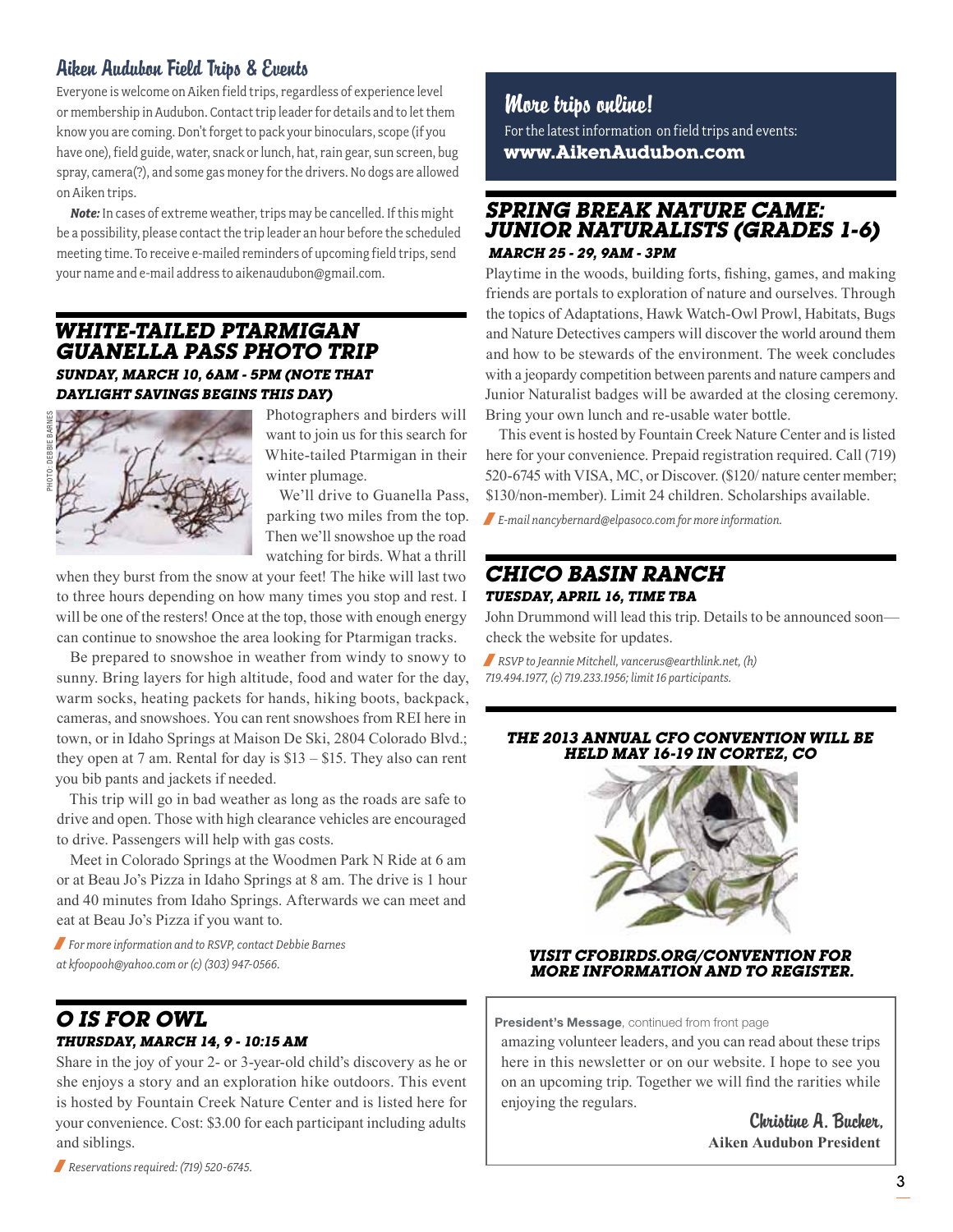# *Drought solution?*

*There is a gap between projected water supply and demand*  on the Colorado River. The Bureau of Reclamation presented an idea that was studied by politicians in the 1960s. The idea then was to divert 600,000 acre feet of Missouri River water. The water was going to come via pipeline from the far eastern side of Kansas to Denver reservoirs.

After 50 years, and after looking at options for getting water for the ever growing Denver population, this idea has resurfaced. The water would have to be pumped uphill for 600 miles to Denver. Climate change has pushed resource allocation and cost into uncharted territories. Stay tuned for other ideas that will be suggested for the West.

# *Local Water Rationing Proposed*

*Colorado Springs Utilities is aleady planning ways to reduce*  2013 water consumption by 30%. In a recent email, they stated:

Our drought response plan is comprehensive and customer focused.

- 1. Looking at additional supply options
- 2. Re-establishing mandatory water restrictions that allow customers to water outdoors twice per week
- 3. Adapting our current tiered pricing so that those who choose to use more water will pay more
- 4. Enhancing customer education and outreach

Customers who adhere to restrictions and best water use practices (tiers 1 and 2) will see little to no impact on their water bill. According to our proposal, customers who use the most water would be charged double for any use that falls into to tier 3.

 We expect that because of restrictions our annual budget will experience about an \$18 million revenue shortfall this year. That loss will be absorbed internally through further reductions in our already highly-efficient budget.

We will request a decision from City Council in March, and if approved, restrictions would go into effect April 1.

# *Christmas Bird Count Results*

This year Audubon is moving to digital delivery of the Christmas Bird Count results, rather than printing and mailing the CBC summary report to participants. To receive information regarding the digital edition of American Birds this year, please sign up online at: www.audubon.org/citizenscience by entering your email address. Even if your email address is currently in the CBC system, you will receive American Birds only if you sign up through the new citizen science network.

Joining Audubon's online citizen science network this way also ensures you will receive updates on the latest research results, reports from Audubon scientists, and notification when count summaries are posted online. In addition, you will learn about other citizen science programs and opportunities that may interest you. Please take a moment to sign up now and also to share this information with others who may find it of interest.

# *News & Notes:*

#### *Colorado Watershed Assembly*

The Colorado Watershed Assembly is a statewide coalition of over 80 local organizations working to protect the health of their area's unique watersheds. These citizen groups work to protect rivers and streams and the wildlife that relies on healthy habitat. Each local group addresses issues specific to their watershed, including water quality, environmental degradation, agricultural diversions, water conservation and recreation. Member organizations address their priority issues through advocacy, community outreach and through restoration and enhancement projects. Go to: www. coloradowater.org for more information.

#### *Conservation Easements in Colorado*

Private lands are essential to western wildlife. In the 1990's, landowners began placing conservation easements on their private lands. In early December 2012, Louis Bacon put 166,000 acres of his land into a conservation easement in Colorado's San Luis Valley. This land is now part of the Sangre de Cristo Conservation Area and is one the world's longest protected wildlife migration corridors. The easement also protects the land from a proposed power transmission line from crossing the land.

Find out more information from *High Country News* at www.hcn.org. 12/16/11, "Stitching habitat together across public and private lands."

#### *Wilderness Area at Risk*

Conservationists have filed a suit with the Department of the Interior to halt Arch Coal's plans to bulldoze, road and drill the forests next to Colorado's West Elk Wilderness Area. The company plans to expand dirty energy development on public lands. This area is part of the Sunset Roadless Area in Gunnison County. In December 2012, The Bureau of Land Management decided to allow Arch Coal to expand its West Elk mine in Gunnison County. The approval allows Arch Coal to bulldoze 6.5 miles of new roads and drill 48 natural gas drilling pads in the roadless forest.

For more detailed information, to go www. earthjustice.org/news. Then search for January 29, 2013 article.

*Quiz choices include: Barred Owl, Great-horned Owl, Carolina Wren, Brown Thrasher, Olive-sided Flycatcher, Tufted Titmouse, Red-eyed Vireo, Warbling* / *Vireo, Eastern Towhee, White-throated Sparrow, Ovenbird, Black-throated Blue Warbler, Chestnut-sided Warbler, Chestnut Warbler, American Goldfinch.*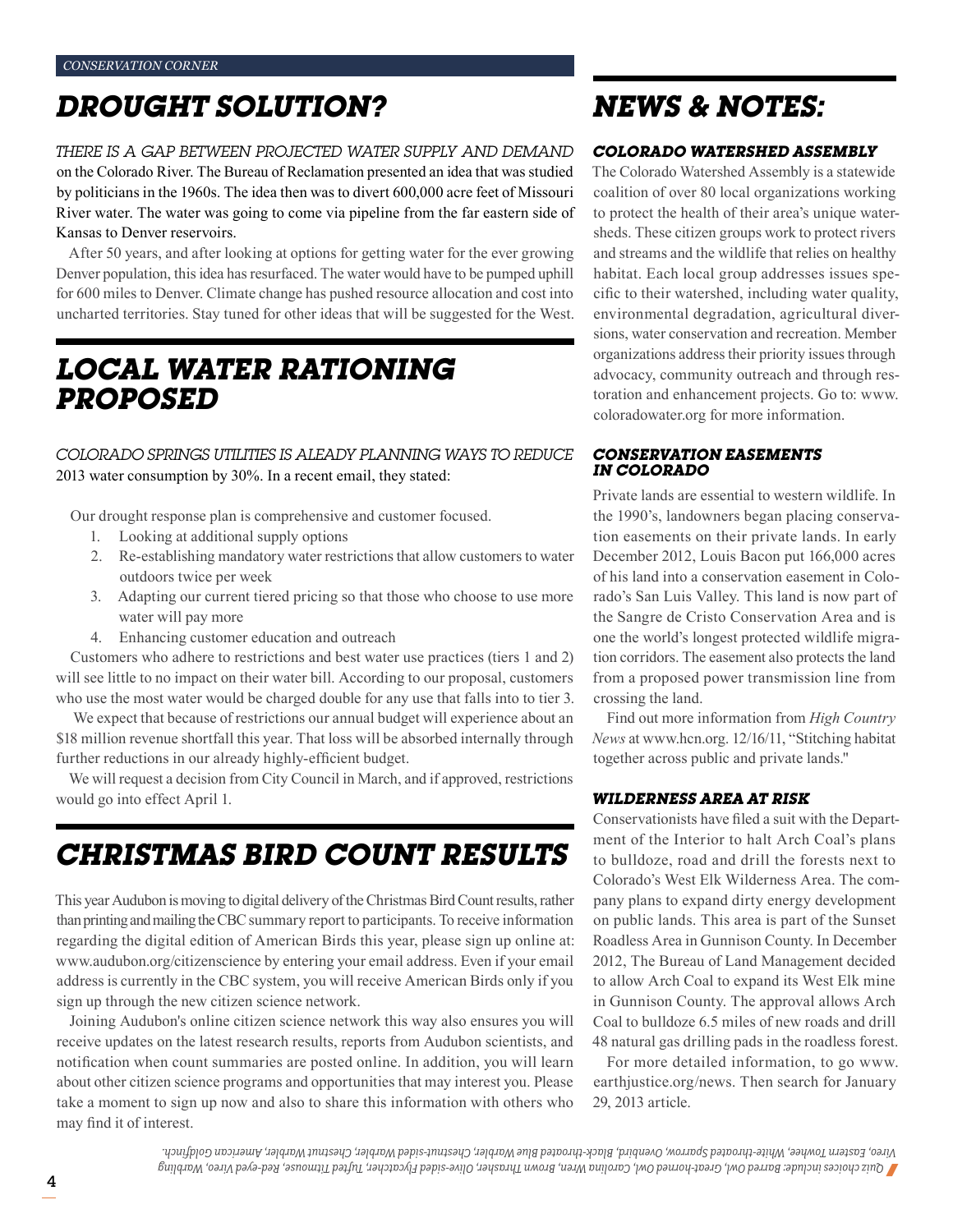Mnemonics, cont'd. from front page.

sitting on a branch many yards away. Happily, they don't sound the same.

The Willow Flycatcher goes "fitz-bew," the Acadian orders pepperoni "peet-sah," the Alder Flycatcher says "fee-bee-oh," and the Cordilleran Flycatcher twits "pit-peet." If you hear "chipit-brrkgrrip" it's Hammonds, and "chiirip-greep-pweet" is a Dusky. (Of course, we can also use other clues, such as habitat and range.) These mnemonics are convenient—until fall migration, when they're out of habitat and range, and not singing.

The problem comes when we try to write down a series of chirps, whistles, and warbles as words. It just isn't very accurate. One person's "pit-peet" is another's "ps-SEET, ptsick, seet!" Plus, birds don't always sing their entire song, making it even harder.

If you aren't familiar with the actual sound, these mnemonics can be pretty useless. Living in the west, I'd never heard a Whip-poorwill. Thinking in terms of how I would say the phrase in English, I assumed the accent was on the "whip." When I finally heard a recording (I still haven't heard the bird in person), I was astonished to learn that it's actually "whip-poor-WILL!" instead. It seems that these memory-joggers are more helpful when you know the possible sounds but you need to tell one bird from another, as with the flycatchers.

I'm hopeful that with more experience, I'll finally learn most of the common birds. I guess I just have to do a lot of birding, hopefully with someone who has a good ear!

#### *Do You Know Your Mnemonics?*

Try to identify the birds that make the following sounds (warning, these birds are not all common, and not all are found in Colorado):

- 1. Drink your tea
- 2. Who Cooks for You! Who cooks for you all?
- 3. Quick, free beer!
- 4. I'm so la-zee.
- 5. Old Sam Peabody, Peabody, Peabody.
- 6. Potato chip (and then they dip)
- 7. If I sees you, I will seize you, and I'll squeeze you till you squirt.
- 8. Tea kettle, tea kettle, tea kettle.
- 9. Pleased, pleased, pleased, pleased-ta MEETCHA.
- 10. Who's awake? Me too.
- 11. Here I am. Where are you? Over here. Look up now. Do you see?
- 12. Peter-peter-peter. Peter-peter-peter.
- 13. Teacher teacher teacher teacher (with each "teacher" progressively louder)
- 14. Spring's here, spring's here, plant it plant it, in the ground, in the ground, cover it up, cover it up…
- 15. Very very very very pleased-to-meet-you (quite fast)

*Need help? See page 4 for a list of birds to choose from. See page 2 for the answers.*

# *Little Known & Seldom Seen*

### by Leslie Holzmann

*D YOU REALLY NEED ANOTHER FIELD* guide to North American birds? Yes, you do. In fact, you need two of them—the sooner, the better. How many of your current field guides have entries for the Yellow-bellied Prairie Chicke guide to North American birds? Yes, you do. In fact, you need two of them—the sooner, the better. How many of your current field guides have entries for or the Split Rail? None of them, I bet.

Do your current field guides explain how to correctly assemble the parts of a bird? I'm sure they don't. Do you own a book explaining what to say to other birders while on a field trip? No? Well then...

*A Field Guide to Little-Known & Seldom-Seen Birds of North America*  and its sequel, *Another Field Guide to Little-Known & Seldom-Seen Birds of North America* (both by Ben, Cathryn, and John Sill, illustrations by John C. Sill) give you this essential information.

Let me provide an example: the Texas Warbler. To quote a bit of the description,

The largest member of the genus Dendroica, this species is difficult to identify since it is the most rapid flyer. It is also the most beautiful, has the loudest song, is the most ferocious, and molts most rapidly.





/ *Sadly, the first volume is out of print, but gently used copies are still available online.* 



Look for the Aiken Audubon Society Facebook page! facebook.com/pages/Aiken-Audubon-Society

the eggs fall out."



**TIEL DIGIUIDE** 

OF NORTH AMERICA

My favorite bird of the bunch was the Nearsighted Bat Owl. These are quite rare because, as the book explains, "Incubation successes are generally low since every time the owl leaves the nest,

I have found these two books to be invaluable additions to my birding bookshelf, and well worth their modest purchase prices. The only thing lacking is a third guide. Maybe if we all ask nicely?

5